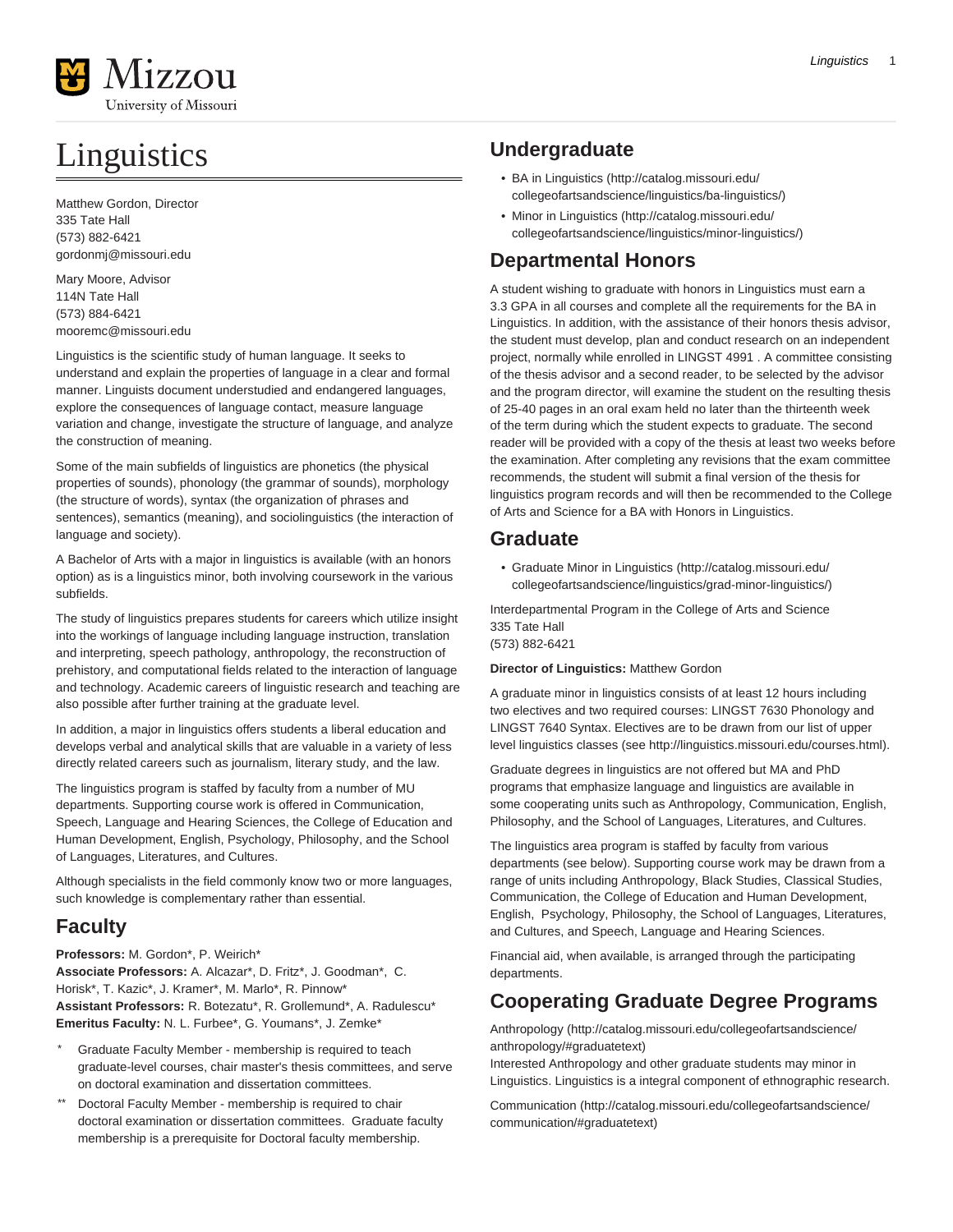In the Department of Communication, students learn to apply the study of communication to their professional and personal lives. Students may receive a MA, or PhD through this department.

[Speech, Language and Hearing Sciences](http://catalog.missouri.edu/schoolofhealthprofessions/speechlanguagehearingsciences/#graduatetext) ([http://catalog.missouri.edu/](http://catalog.missouri.edu/schoolofhealthprofessions/speechlanguagehearingsciences/#graduatetext) [schoolofhealthprofessions/speechlanguagehearingsciences/](http://catalog.missouri.edu/schoolofhealthprofessions/speechlanguagehearingsciences/#graduatetext) [#graduatetext\)](http://catalog.missouri.edu/schoolofhealthprofessions/speechlanguagehearingsciences/#graduatetext)

The discipline of Speech, Language and Hearing Sciences encompasses the distinct but related fields of Speech-Language Pathology and Audiology. Students may receive a MA, or PhD through this department.

[English](http://catalog.missouri.edu/collegeofartsandscience/english/#graduatetext) [\(http://catalog.missouri.edu/collegeofartsandscience/english/](http://catalog.missouri.edu/collegeofartsandscience/english/#graduatetext) [#graduatetext\)](http://catalog.missouri.edu/collegeofartsandscience/english/#graduatetext)

The English department offers MA and PhD degrees with opportunities to study in the area of English Language and Linguistics.

[Philosophy](http://catalog.missouri.edu/collegeofartsandscience/philosophy/#graduatetext) [\(http://catalog.missouri.edu/collegeofartsandscience/](http://catalog.missouri.edu/collegeofartsandscience/philosophy/#graduatetext) [philosophy/#graduatetext](http://catalog.missouri.edu/collegeofartsandscience/philosophy/#graduatetext))

The Philosophy Department offers MA and PhD degrees with opportunities to study in the field of the philosophy of language.

[Romance Languages and Literatures](http://catalog.missouri.edu/collegeofartsandscience/romancelanguages/) ([http://catalog.missouri.edu/](http://catalog.missouri.edu/collegeofartsandscience/romancelanguages/) [collegeofartsandscience/romancelanguages/](http://catalog.missouri.edu/collegeofartsandscience/romancelanguages/))

The MA in Romance Languages with an emphasis on Language Teaching (MALT) is available from the School of Languages, Literatures, and Cultures.

# **LINGST 1060: Human Language**

(same as ANTHRO 1060, SLHS 1060, ENGLSH 1060). General introduction to various aspects of linguistic study. Elementary analysis of language data, with some attention to application of linguistic study to other disciplines.

**Credit Hours**: 3

#### **LINGST 2001: Topics in Linguistics-General**

Organized study of selected topics. Subjects and earnable credit may vary from semester to semester.

**Credit Hour**: 1-99 **Prerequisites:** consent of chair

# **LINGST 2601: Languages of Africa**

(same as BL\_STU 2601 and ENGLSH 2601). Introduction to the diversity of the 2000+ African languages, including first-hand experience exploring a few in detail with native speakers. Features of African languages are compared with others of the world. Political and social aspects of language in Africa are discussed.

#### **Credit Hours**: 3

# **LINGST 2700: Elementary Logic**

(same as PHIL 2700). Introduces a symbolic language for representing the structure of arguments. Presents precise rules for demonstrating the validity of arguments. Covers natural deduction for sentence and predicate logic. Develops skill in constructing derivations.

#### **Credit Hours**: 3

**Prerequisites:** sophomore standing and grade of C or better in MATH 1050, MATH 1100, MATH 1160, MATH 1400, or MATH 1500

#### **LINGST 2820: Minds, Brains, and Machines**

(same as PSYCH 2820 and PHIL 2820). Cognitive science is a many-splendored thing. It draws on a variety of disciplines, including psychology, neuroscience, computer science, linguistics, anthropology, and philosophy. The purpose of this course is to introduce the central questions of cognitive science, the conceptual and empirical tools used to investigate those questions, and some of the answers that have emerged so far. After an initial overview of the foundations of the cognitivescientific enterprise as a whole, we will see what particular sectors of it have to say about mental capacities such as language, categorization, reasoning, social cognition, and consciousness.

# **Credit Hours**: 3

**Prerequisites:** sophomore standing required **Recommended:** PSYCH 1000

# **LINGST 3001: Topics in Linguistics-General**

Organized study of selected topics. Subjects and earnable credit may vary from semester to semester.

**Credit Hour**: 1-99

**Prerequisites:** consent of chair

#### **LINGST 3010: American Phonetics**

(same as SLHS 3010). Analysis of production and acoustics of the sounds of speech with an emphasis on American English; practice in broad and narrow transcription using the International Phonetic Alphabet.

**Credit Hours**: 3

# **LINGST 3210: Anatomy and Physiology of the Speech Mechanism**

(same as SLHS 3210). Introduction to anatomical and functional aspects of the speech mechanism.

# **Credit Hours**: 3

## **LINGST 3220: Speech Acoustics**

(same as SLHS 3220). An introduction to the acoustic aspects of speech as they relate to the respiratory, phonatory, resonatory, and articulatory systems.

**Credit Hours**: 2

# **LINGST 3470: Culture as Communication**

(same as ANTHRO 3470, COMMUN 3470). Study of the influence of culture on communication processes. Examines topics such as the impact of values, languages, and nonverbal behavior on intercultural interaction.

# **Credit Hours**: 3

**Prerequisites:** sophomore standing

## **LINGST 3620: Languages of the World**

(same as ENGLSH 3620). Introduction to the diversity of the world's languages emphasizing historical relations and structural similarities and differences.

**Credit Hours**: 3

# **LINGST 3710: Survey of Minority and Creole Languages of the U.S. and the Caribbean**

(same as SPAN 3710 and FRENCH 3710). Analysis of the state of the minority languages of the U.S. and the Creole languages of the Caribbean with particular attention to the social status of these languages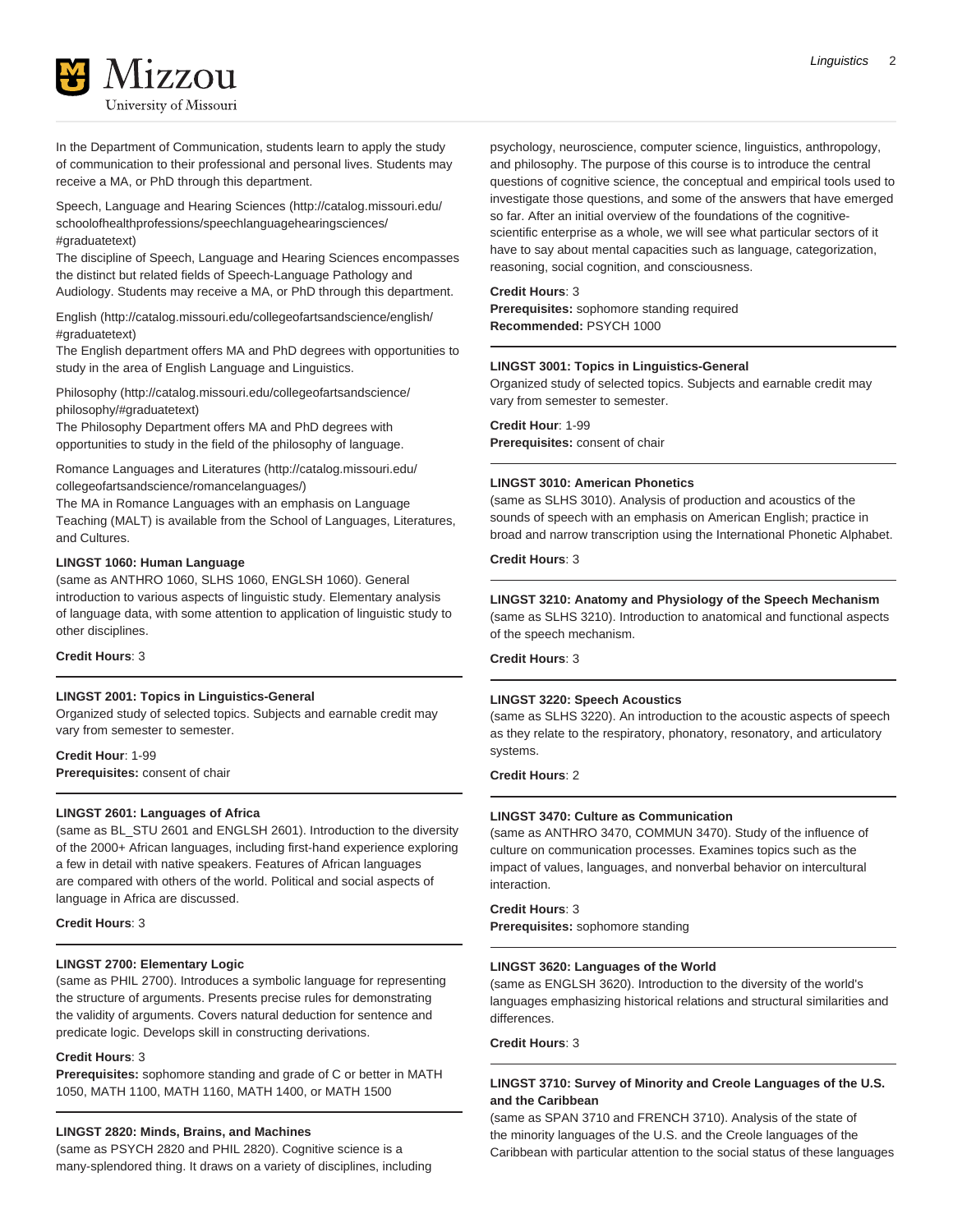

and speakers' attitudes toward them in context of ethnic, cultural, and national identity (taught in English).

# **Credit Hours**: 3

**Prerequisites:** sophomore standing

# **LINGST 3721: Spanish Phonetics**

(same as SPAN 3721). Introductory course to the study of Spanish phonological, phonetic and spelling systems, practice of pronunciation, phonetic transcriptions, and introduction to the variation of Spanish pronunciation in the Hispanic world. The course is conducted in Spanish.

**Credit Hours**: 3 **Prerequisites:** SPAN 2160

# **LINGST 4001: Topics in Linguistics-General**

Organized study of selected topics. Subjects and earnable credit may vary from semester to semester.

**Credit Hour**: 1-99 **Prerequisites:** consent of chair

# **LINGST 4001H: Topics in Linguistics-General - Honors**

Organized study of selected topics. Subjects and earnable credit may vary from semester to semester. Prerequisites: consent of chair; honors eligibility required,

**Credit Hour**: 1-99

# **LINGST 4001W: Topics in Linguistics-General - Writing Intenisve**

Organized study of selected topics. Subjects and earnable credit may vary from semester to semester.

**Credit Hour**: 1-99 **Prerequisites:** consent of chair

#### **LINGST 4100: Philosophy of Language**

(same as PHIL 4100; cross-leveled with LINGST 7100, PHIL 7100). Examination of contemporary views of the relationship between language, minds, and the world.

**Credit Hours**: 3

**Prerequisites:** sophomore standing and PHIL 2700 or instructor's consent

**Recommended:** one other course in Philosophy

# **LINGST 4100W: Philosophy of Language - Writing Intensive**

(same as PHIL 4100; cross-leveled with PHIL 7100, LINGST 7100). Examination of contemporary views of the relationship between language, minds, and the world.

# **Credit Hours**: 3

**Prerequisites:** sophomore standing and PHIL 2700 **Recommended:** one other course in Philosophy

# **LINGST 4110: Advanced Logic**

(same as PHIL 4110; cross-leveled with LINGST 7110; PHIL 7110). Presents the method of truth trees for sentence and predicate logic. Examines proofs concerning the decidability, soundness, and completeness of formal systems. Emphasizes the theory of formal systems.

#### **Credit Hours**: 3

**Prerequisites:** sophomore standing and PHIL 2700; or instructor's consent

# **LINGST 4200: Introduction to Old English**

(same as ENGLSH 4200, MDVL\_REN 4411; cross-leveled with LINGST 7200, ENGLSH 7200, MDVL\_REN 7411). A beginning study of the Old English or Anglo-Saxon language in its cultural context, with emphasis on gaining a reading knowledge.

**Credit Hours**: 3

# **LINGST 4210W: Philosophy of Language - Writing Intensive**

(same as PHIL 4100; cross-leveled with PHIL 7100, LINGST 7100). Examination of contemporary views of the relationship between language, minds, and the world.

# **Credit Hours**: 0

**Prerequisites:** sophomore standing and PHIL 2700 **Recommended:** one other course in Philosophy

## **LINGST 4412: Gender, Language and Communication**

(same as COMMUN 4412, ANTHRO 4412; cross-leveled with COMMUN 7412, ANTHRO 7412, LINGST 7412). Relationships among gender, language, nonverbal communication, and culture.

# **Credit Hours**: 3

**Prerequisites:** junior standing or departmental consent

# **LINGST 4420: Historical Linguistics**

(same as ANTHRO 4420, ENGLSH 4660; cross-leveled with ANTHRO 7420, LINGST 7420, ENGLSH 7660). Methods of tracing the history of languages by glottochronology, and by comparative and internal reconstructions; cultural and linguistic implications of such reconstructions and of areal linguistics.

# **Credit Hours**: 3

**Recommended:** junior/senior standing

#### **LINGST 4420W: Historical Linguistics - Writing Intensive**

ame as ANTHRO 4420, ENGLSH 4660; cross-leveled with ANTHRO 7420, LINGST 7420, ENGLSH 7660). Methods of tracing the history of languages by glottochronology, and by comparative and internal reconstructions; cultural and linguistic implications of such reconstructions and of areal linguistics.

**Credit Hours**: 3 **Recommended:** junior/senior standing

#### **LINGST 4600: Structure of American English**

(same as ENGLSH 4600; cross-leveled with ENGLSH 7600, LINGST 7600). Introduction to English linguistics. Study of the grammar and pronunciation of contemporary English, with the major focus on syntax.

# **Credit Hours**: 3

**Recommended:** junior standing

# **LINGST 4610: History of the English Language**

(same as ENGLSH 4610; cross-leveled with ENGLSH 7610, LINGST 7610). Historical changes in the grammar and pronunciation of the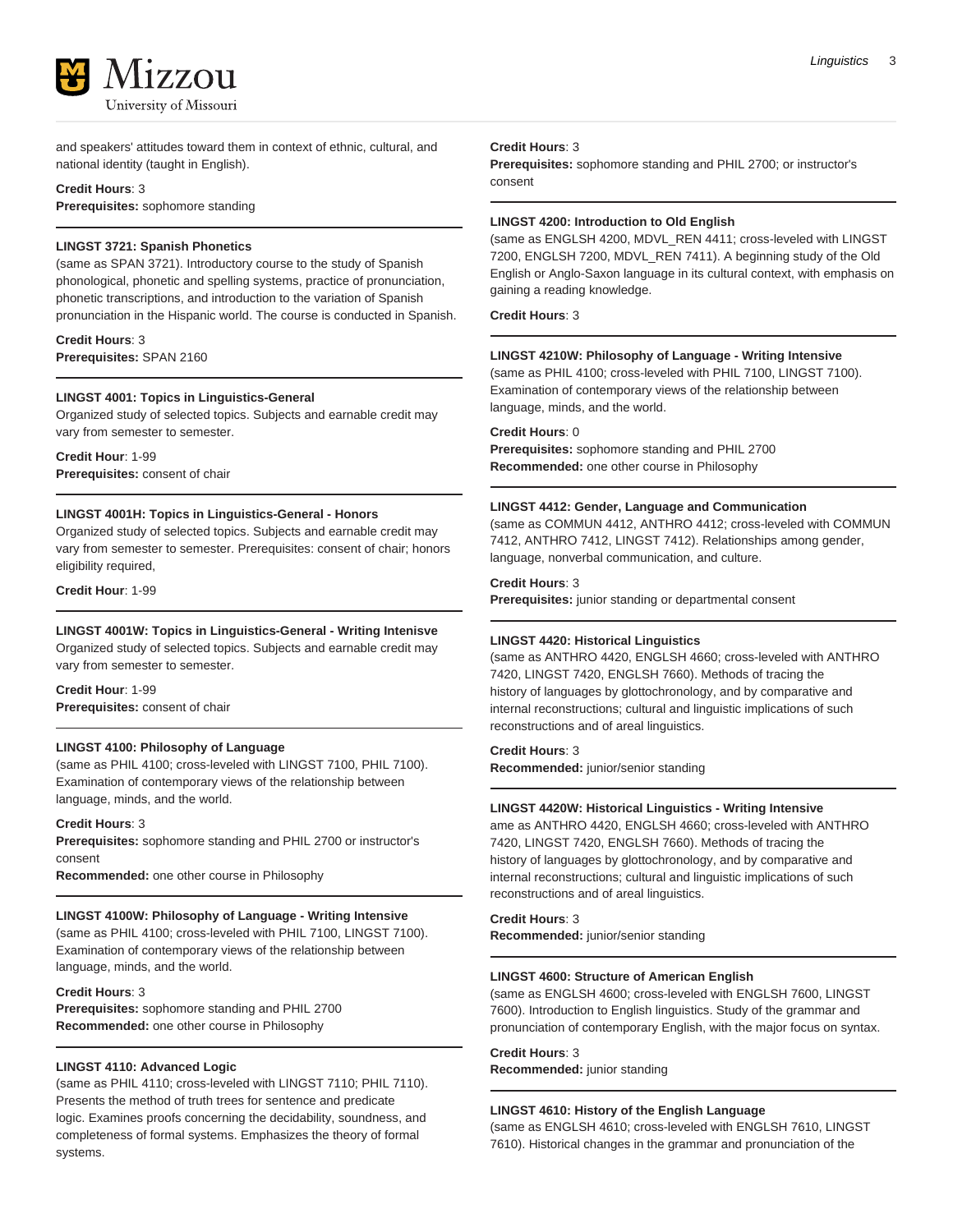

English language from Old English to the present. Introduction to Indo-European origins of English.

# **Credit Hours**: 3 **Recommended:** junior standing

# **LINGST 4620: Regional and Social Dialects of American English**

(same as ENGLSH 4620; cross-leveled with ENGLSH 7620, LINGST 7620). The study of regional and social variation in pronunciation, vocabulary, and syntax of American English.

# **Credit Hours**: 3

**Recommended:** LINGST 4600 and LINGST 4610 or equivalent

# **LINGST 4620W: Regional and Social Dialects of American English - Writing Intensive**

(same as ENGLSH 4620; cross-leveled with ENGLSH 7620, LINGST 7620). The study of regional and social variation in pronunciation, vocabulary, and syntax of American English.

# **Credit Hours**: 3

**Recommended:** LINGST 4600 and LINGST 4610 or equivalent

# **LINGST 4630: Phonology**

(same as ENGLSH 4630; cross-leveled with ENGLSH 7630, LINGST 7630). Survey of the sound patterns of English and other languages.

#### **Credit Hours**: 3

**Recommended:** LINGST 1060 or LINGST 4600 or equivalent

#### **LINGST 4640: Syntax**

(same as ENGLSH 4640; cross-leveled with ENGLSH 7640, LINGST 7640). Study of the properties of phrase and sentence-level grammar, emphasizing English, with some comparison to other languages.

# **Credit Hours**: 3

**Recommended:** LINGST 1060 or LINGST 4600 or equivalent

# **LINGST 4710: History of the French Language**

(same as FRENCH 4710). Study of the French language from its Latin origin to the present. The course includes a survey of the external, social, political, and historical factors that have affected the development of French, followed by diachronic study of the internal structural features of the language.

# **Credit Hours**: 3

**Prerequisites:** FRENCH 3420 and FRENCH 3430

# **LINGST 4711: History of the Spanish Language**

(same as SPAN 4711). Diachronic analysis of phonological morphological, and syntactical systems of Spanish, from Vulgar Latin to contemporary dialects.

## **Credit Hours**: 3

**Prerequisites:** SPAN 3420 and SPAN 3430

# **LINGST 4720: Structure of Modern French**

(same as FRENCH 4720; cross-leveled with LINGST 7720, FRENCH 7720). An introductory presentation of the phonological and syntactic systems of contemporary standard French.

**Credit Hours**: 3

#### **LINGST 4721: Structure of Modern Spanish**

(same as SPAN 4721; cross-leveled with LINGS 7721, SPAN 7721). Synchronic analysis of phonology morphology and syntax of spoken Spanish dialects.

# **Credit Hours**: 3

**Recommended:** four 3000-level courses in Spanish

#### **LINGST 4722: Spanish Across the Continents**

(same as SPAN 4722; cross-leveled with SPAN 7722). This course focuses on the effects of migratory movements on language change, considering the Spanish spoken in Latin America, Puerto Rico, Spain and the USA. The class sharpens awareness and recognition of the linguistic diversity of the Spanish-speaking regions of the world. Graded on A-F basis only.

#### **Credit Hours**: 3

**Recommended:** four 3000-level courses in Spanish

# **LINGST 4723: Language and Society: Spanish in the U.S.**

(same as SPAN 4723; cross-leveled with SPAN 4723). This class surveys linguistic and social issues pertaining to Spanish in the U.S. (past, present and future). Topics include bilingualism, code switching (a.k.a. Spanglish), first language attrition, linguistic identity, and the role of Spanish in Education, services and media. Graded on A-F basis only.

#### **Credit Hours**: 3

**Recommended:** four 3000-level courses in Spanish

# **LINGST 4730: Linguistic Theory and Language Acquisition**

The goal of this class is to study the implications of current linguistic theory for contemporary research on second language acquisition. In particular, the hypothesis that second language acquisition follows some of the same principles as first language acquisition is explored. Course is taught in English.

#### **Credit Hours**: 3

**Prerequisites:** LINGST 4720, LINGST 4721, or LINGST 4600

#### **LINGST 4740: Interdisciplinary Introduction to NLP**

(same as CMP\_SC 4740; cross-leveled with LINGST 7740, CMP\_SC 7740). The goal of this course is to enable students to develop substantive NLP applications. Focus on current structural and statistical techniques for the parsing and interpretation of texts.

# **Credit Hours**: 3

**Prerequisites:** senior standing

#### **LINGST 4810: Psycholinguistics**

(same as SLHS 4810; cross-leveled with LINGST 7810, SLHS 7810). Examination of the knowledge and processes that underlie the human ability to produce and understand language.

#### **Credit Hours**: 3

**Prerequisites:** instructor's consent

# **LINGST 4870: Field Methods in Linguistics**

(same as ANTHRO 4870 and ENGLSH 4670; cross-leveled with LINGST 7870, ANTHRO 7870, ENGLSH 7670). Intensive training in collection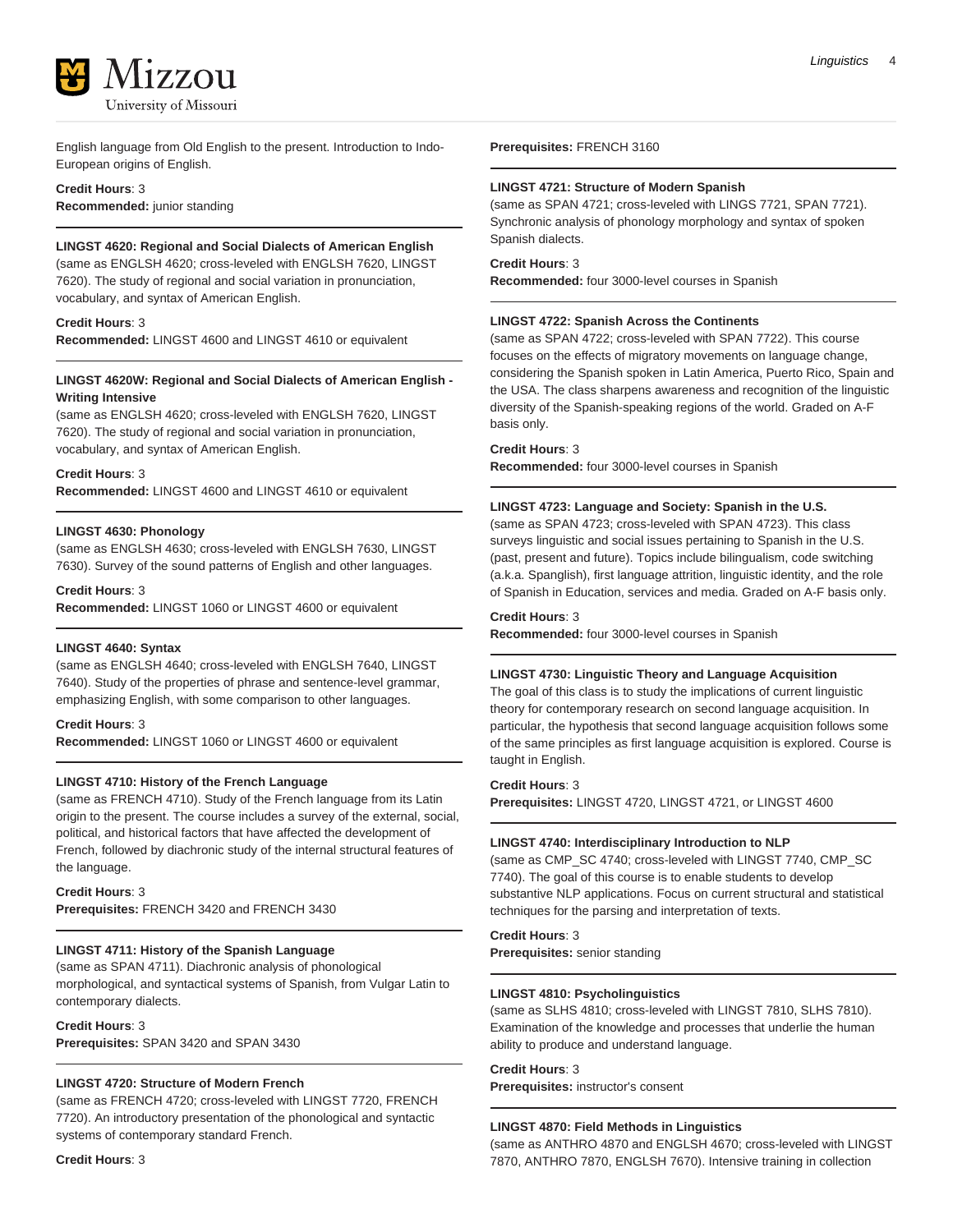

and analysis of data taken from a native speaker of a non-Indo-European language. May be repeated for credit.

# **Credit Hours**: 4

**Prerequisites:** Contact the Linguistics advisor to request permission **Recommended:** 9 hours of linguistics

# **LINGST 4870W: Field Methods in Linguistics - Writing Intensive**

(same as ANTHRO 4870 and ENGLSH 4670; cross-leveled with LINGST 7870, ANTHRO 7870, ENGLSH 7670). Intensive training in collection and analysis of data taken from a native speaker of a non-Indo-European language. May be repeated for credit.

#### **Credit Hours**: 4

**Prerequisites:** Contact the Linguistics advisor to request permission **Recommended:** 9 hours of linguistics

#### **LINGST 4960: Special Readings in Linguistics**

Independent study through readings, conferences, reports.

**Credit Hour**: 1-3 **Prerequisites:** instructor's consent

# **LINGST 4991: Honors Thesis in Linguistics**

Based on an original research project in theoretical or applied linguistics. Topic, director, and second reader approved by Linguistics Committee, College of Arts and Science.

# **Credit Hours**: 3

**Prerequisites:** qualification for Honors degree

# **LINGST 7100: Philosophy of Language**

(same as PHIL 7100; cross-leveled with LINGST 4100, PHIL 4100). Examination of contemporary views of the relationship between language, minds, and the world.

#### **Credit Hours**: 3

**Prerequisites:** PHIL 2700 or instructor's consent **Recommended:** Some work in PHIL 1000, PHIL 3000 or PHIL 3200

#### **LINGST 7110: Advanced Logic**

(same as PHIL 7110; cross-leveled with LINGST 4110, PHIL 4110). Presents the method of truth trees for sentence and predicate logic. Examines proofs concerning the decidability, soundness, and completeness for formal systems. Emphasizes the theory of formal systems.

### **Credit Hours**: 3

#### **LINGST 7200: Introduction to Old English**

(same as ENGLSH 7200 MDVL\_REN 7411; cross-leveled with LINGST 4200, ENGLSH 4200,, MDVL\_REN 4411). A beginning study of the Old English or Anglo-Saxon language in its cultural context, with emphasis on gaining a reading knowledge.

# **Credit Hours**: 3

# **LINGST 7420: Historical Linguistics**

(same as ANTHRO 7420, ENGLSH 7660; cross-leveled with ANTHRO 4420, LINGST 4420, ENGLSH 4660). Methods of tracing the history of languages by glottochronology, and by comparative and

internal reconstructions; cultural and linguistic implications of such reconstructions and of areal linguistics.

# **Credit Hours**: 3

# **LINGST 7600: Structure of American English**

(same as ENGLSH 7600; cross-leveled with ENGLSH 4600, LINGST 4600). Introduction to English linguistics. Study of the grammar and pronunciation of contemporary English, with the major focus on syntax.

**Credit Hours**: 3

#### **LINGST 7610: History of the English Language**

(same as ENGLSH 7610; cross-leveled with ENGLSH 4610, LINGST 7610). Historical changes in the grammar and pronunciation of the English language from Old English to the present. Introduction to Indo-European origins of English.

# **Credit Hours**: 3

#### **LINGST 7620: Regional and Social Dialects of American English**

(same as ENGLSH 7620; cross-leveled with ENGLSH 4620, LINGST 4620). The study of regional and social variation in pronunciation, vocabulary, and syntax of American English.

**Credit Hours**: 3

#### **LINGST 7630: Phonology**

(same as ENGLSH 7630; cross-leveled with ENGLSH 4630, LINGST 4630). Survey of the sound patterns of English and other languages.

# **Credit Hours**: 3

**Recommended:** at least one course in linguistics

#### **LINGST 7640: Syntax**

(same as ENGLSH 7640; cross-leveled with ENGLSH 4640, LINGST 4640). Study of the properties of phrase-and sentence-level grammar, emphasizing English, with some comparison to other languages.

#### **Credit Hours**: 3

**Recommended:** at least one course in linguistics

#### **LINGST 7720: Structure of Modern French**

(same as FRENCH 7720; cross-leveled with LINGST 4720, FRENCH 4720). An introductory presentation of the phonological and syntactic systems of contemporary standard French.

**Credit Hours**: 3

#### **LINGST 7870: Field Methods in Linguistics**

(same as ANTHRO 7870, ENGLSH 7670; cross-leveled with ANTHRO 4870, ENGLSH 4670, LINGST 4870). Intensive training in collection and analysis of data taken from a native speaker of a non-Indo-European language. May be repeated for credit.

# **Credit Hours**: 4

**Prerequisites:** instructor's consent

#### **LINGST 8000: Problems**

Independent study through readings, analysis of special linguistic problems, reports.